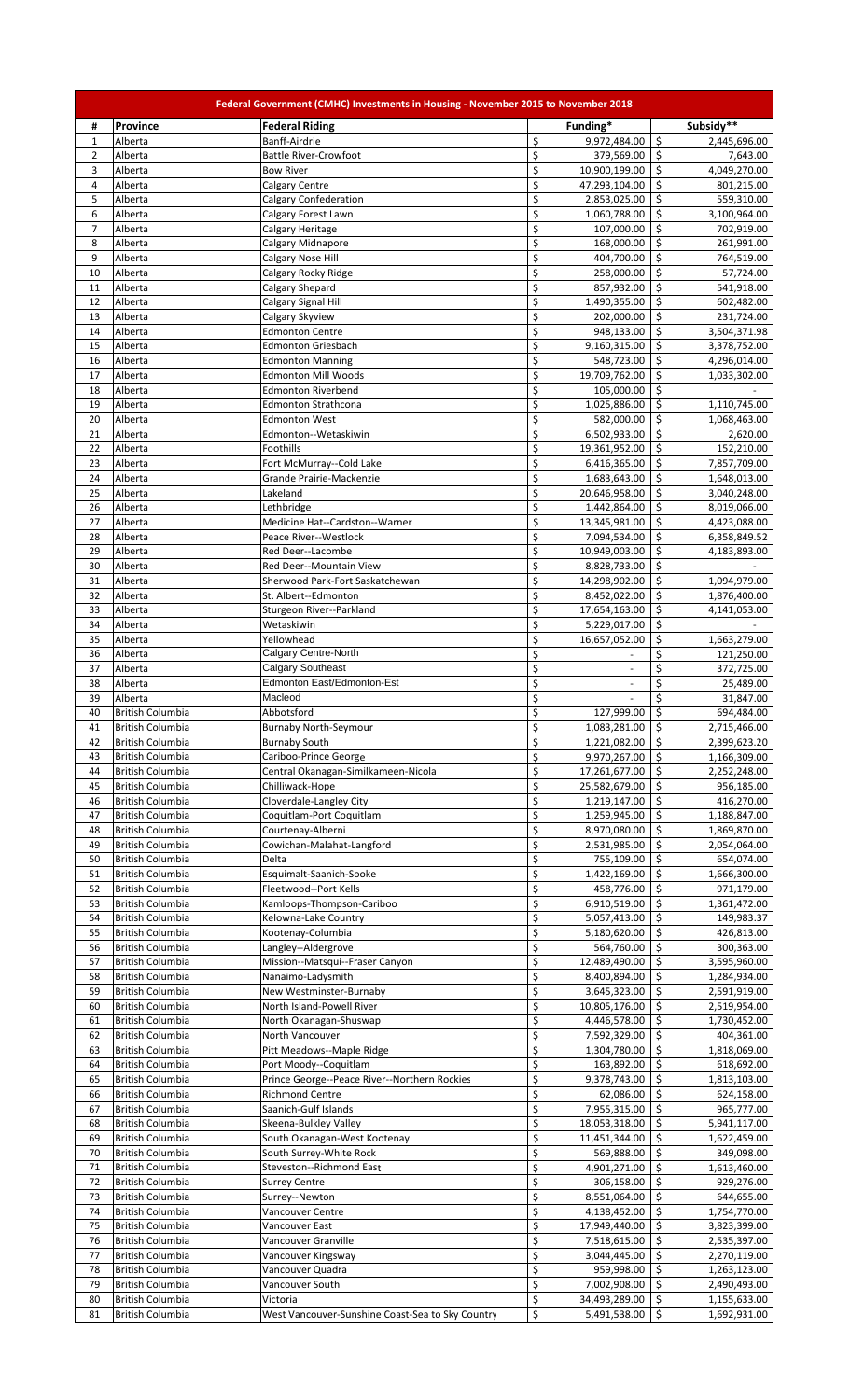| 82         |                              |                                             |          |                               |                     |                           |
|------------|------------------------------|---------------------------------------------|----------|-------------------------------|---------------------|---------------------------|
|            | British Columbia             | British Columbia - Southern Interior        | \$       | $\blacksquare$                | \$                  | 30,729.00                 |
| 83         | British Columbia             | Burnaby--Douglas                            | \$       |                               | \$                  | 546,998.52                |
| 84         | <b>British Columbia</b>      | Chilliwack--Fraser Canyon                   | \$       | $\sim$                        | \$                  | 14,973.00                 |
| 85         | British Columbia             | Esquimalt--Juan de Fuca                     | \$       |                               | \$                  | 152,179.00                |
| 86         | British Columbia             | Newton--North Delta                         | \$       | $\overline{\phantom{a}}$      | \$                  | 130,472.00                |
| 87         | British Columbia             | Okanagan - Shuswap                          | \$       |                               | \$                  | 45,780.00                 |
| 88         | Manitoba                     | <b>Brandon-Souris</b>                       | \$       | 5,004,760.00                  | \$                  | 6,192,553.00              |
| 89         | Manitoba                     | Charleswood-St. James-Assiniboia-Headingley | \$       | 3,974,624.00                  | \$                  |                           |
| 90         | Manitoba                     | Churchill-Keewatinook Aski                  | \$       | 113,599,826.00                | \$                  | 44,494,011.00             |
| 91         | Manitoba                     | Dauphin-Swan River-Marquette                | \$       | 2,207,831.00                  | \$                  | 243,733.00                |
| 92         | Manitoba                     | Dauphin-Swan River-Neepawa                  | \$       | 34,232,652.00                 | \$                  | 12,256,011.00             |
| 93         | Manitoba                     | Elmwood--Transcona                          | \$       | 18,964,388.00                 | \$                  |                           |
| 94         |                              |                                             | \$       |                               | -\$                 |                           |
|            | Manitoba                     | Kildonan--St. Paul                          |          | 750,000                       |                     |                           |
| 95         | Manitoba                     | Portage-Lisgar                              | \$       | 10,136,702.00                 | \$                  | 4,489,321.00              |
| 96         | Manitoba                     | Provencher                                  | \$       | 1,471,297.00                  | $\mathsf{\hat{S}}$  | 1,262,160.00              |
| 97         | Manitoba                     | Saint Boniface-Saint Vital                  | \$       | 4,254,431.00                  | \$                  | 43,324.00                 |
| 98         | Manitoba                     | Selkirk--Interlake--Eastman                 | \$       | 4,257,746.00                  | \$                  | 2,445,743.00              |
| 99         | Manitoba                     | Winnipeg Centre                             | \$       | 45,474,248.00                 | \$                  |                           |
| 100        | Manitoba                     | Winnipeg North                              | \$       | 5,093,345.00                  | $\zeta$             |                           |
| 101        | Manitoba                     | Winnipeg South                              | \$       | 10,976,061.00                 | \$                  | $\overline{\phantom{a}}$  |
| 102        | Manitoba                     | Winnipeg South Centre                       | \$       | 833,621.00                    | \$                  |                           |
| 103        | New Brunswick                | Acadie-Bathurst                             | \$       | 4,368,151.00                  | Ś.                  |                           |
| 104        | New Brunswick                | Beauséjour                                  | \$       | 3,014,811.00                  | Ś.                  | 356,038.00                |
| 105        | New Brunswick                | Fredericton                                 | \$       | 6,095,847.00                  | \$                  | 1,060,961.00              |
| 106        | New Brunswick                | Fundy Royal                                 | \$       | 1,511,285.00                  | Ŝ.                  |                           |
|            |                              |                                             |          |                               |                     |                           |
| 107        | New Brunswick                | Madawaska--Restigouche                      | \$       | 869,471.00                    | $\zeta$             | 520,643.00                |
| 108        | New Brunswick                | Miramichi-Grand Lake                        | \$       | 6,695,517.00                  | \$                  | 2,186,012.00              |
| 109        | New Brunswick                | Moncton-Riverview-Dieppe                    | \$       | 7,717,674.00                  | \$                  | 616.00                    |
| 110        | New Brunswick                | <b>New Brunswick Southwest</b>              | \$       | 1,783,188.00                  | \$                  | 591,520.00                |
| 111        | New Brunswick                | Saint John--Rothesay                        | \$       | 4,007,828.00                  | \$                  | 13,754.00                 |
| 112        | New Brunswick                | Tobique--Mactaquac                          | \$       | 2,701,198.00                  | \$                  | 495,982.00                |
| 113        | New Brunswick                | Miramichi                                   | \$       |                               | \$                  | 22,057.00                 |
| 114        | Newfoundland and Labrador    | Avalon                                      | \$       | 1,526,786.00                  | \$                  |                           |
| 115        | Newfoundland and Labrador    | Bonavista-Burin-Trinity                     | \$       | 2,787,819.00                  | \$                  |                           |
| 116        | Newfoundland and Labrador    | Coast of Bays-Central-Notre Dame            | \$       | 4,981,551.00                  | \$                  | 362,951.00                |
| 117        | Newfoundland and Labrador    | Labrador                                    | \$       |                               | \$                  |                           |
|            |                              |                                             |          | 2,664,689.00                  |                     | 1,094,478.00              |
| 118        | Newfoundland and Labrador    | Long Range Mountains                        | \$       | 8,077,814.00                  | \$                  |                           |
| 119        | Newfoundland and Labrador    | St. John's East                             | \$       | 4,575,803.00                  | \$                  |                           |
| 120        | Newfoundland and Labrador    | St. John's South--Mount Pearl               | \$       | 11,533,908.00                 | \$                  | $\blacksquare$            |
| 121        | <b>Northwest Territories</b> | Northwest Territories                       | \$       | 5,953,617.00                  | $\zeta$             |                           |
| 122        | Nova Scotia                  | Cape Breton-Canso                           | \$       | 3,369,155.00                  | \$                  | 1,379,547.00              |
| 123        | Nova Scotia                  | Central Nova                                | \$       | 3,239,983.00                  | $\mathsf{\hat{S}}$  | 311,769.00                |
| 124        | Nova Scotia                  | Cumberland-Colchester                       | \$       | $5,473,123.00$ \$             |                     | 769,585.00                |
| 125        | Nova Scotia                  | Dartmouth-Cole Harbour                      | \$       | 4,398,133.00                  | -\$                 |                           |
| 126        | Nova Scotia                  | Halifax                                     | \$       | 13,202,006.00                 | -\$                 |                           |
| 127        | Nova Scotia                  | Halifax West                                | \$       | 2,791,607.00                  | \$                  |                           |
| 128        | Nova Scotia                  | Kings--Hants                                | \$       | 15,563,557.00                 | \$                  | 738,414.00                |
| 129        | Nova Scotia                  | Sackville--Preston--Chezzetcook             | \$       | 1,181,000.00                  | \$                  |                           |
| 130        | Nova Scotia                  | South Shore-St. Margarets                   | \$       | 5,475,939.00                  | \$                  | 88,298.00                 |
| 131        | Nova Scotia                  | Sydney--Victoria                            | \$       | 10,627,111.00                 | Ŝ.                  | 2,792,241.00              |
|            |                              |                                             |          |                               |                     |                           |
| 132        | Nova Scotia                  | West Nova                                   |          |                               |                     | 518,560.00                |
| 133        |                              |                                             | \$       | 4,874,044.00                  | \$                  |                           |
|            | Nunavut                      | Nunavut                                     | \$       | 86,592,608.00                 | \$                  |                           |
| 134        | Ontario                      | Ajax                                        | \$       | 455,000.00                    | \$                  | 141,090.00                |
| 135        | Ontario                      | Ajax-Pickering                              | \$       | 59,923,500.00                 | \$                  |                           |
| 136        | Ontario                      | Algoma-Manitoulin-Kapuskasing               | \$       | 36,497,365.00                 | \$                  | 14,132,107.00             |
| 137        | Ontario                      | Aurora-Oak Ridges-Richmond Hill             | \$       | 409,000.00                    | \$                  | 192,457.00                |
| 138        | Ontario                      | Ancaster-Dundas-Flamborough-Westdale        | \$       |                               | \$                  | 11,020.29                 |
| 139        | Ontario                      | Aurora-Oak Ridges-Richmond Hill             | \$       |                               | \$                  | 192,457.00                |
| 140        | Ontario                      | Barrie-Innisfil                             | \$       | 5,729,615.00                  | Ŝ.                  |                           |
| 141        | Ontario                      | Barrie-Springwater-Oro-Medonte              | \$       | 2,989,397.00                  |                     | 154,595.00                |
| 142        | Ontario                      |                                             | \$       |                               | \$                  |                           |
|            |                              | Bay of Quinte                               |          | 5,214,379.00                  |                     | 282,675.00                |
| 143        | Ontario                      | Beaches-East York                           | \$       | 4,578,891.00                  | \$                  | 2,184,754.00              |
| 144        | Ontario                      | <b>Brampton Centre</b>                      | \$       | 4,171,369.00                  | \$                  |                           |
| 145        | Ontario                      | Brampton South                              | \$       | 2,926,355.00                  | \$                  | 2,312,523.00              |
| 146        | Ontario                      | <b>Brampton West</b>                        | \$       | 173,804.00                    | $\zeta$             | 223,957.00                |
| 147        | Ontario                      | Brantford-Brant                             | \$       | 8,386,262.00                  | \$                  | 4,391,840.00              |
| 148        | Ontario                      | Bruce-Grey-Owen Sound                       | \$       | 6,526,873.00                  | \$                  | 444,788.00                |
| 149        | Ontario                      | Burlington                                  | \$       | 2,229,528.00                  | \$                  | 1,042,868.00              |
| 150        | Ontario                      | Cambridge                                   | \$       | 5,722,507.00                  | $\zeta$             | 1,110,610.00              |
| 151        | Ontario                      | Carleton                                    | \$       | 38,550.00                     | \$                  |                           |
| 152        | Ontario                      | Chatham-Kent-Leamington                     | \$       | 3,933,981.00                  | Ŝ.                  | 407,762.00                |
| 153        | Ontario                      | Davenport                                   | \$       | 7,856,243.00                  | \$                  | 874,882.00                |
| 154        | Ontario                      | Don Valley East                             | \$       | 967,574.00                    | \$                  |                           |
| 155        | Ontario                      | Don Valley West                             | \$       | 331,875.00                    | \$                  | 90,814.00                 |
| 156        | Ontario                      |                                             | \$       | 11,774,860.00                 | Ŝ.                  | 512,923.00                |
|            |                              | Dufferin--Caledon<br>Durham                 | \$       |                               | \$                  |                           |
| 157        | Ontario                      |                                             |          | 9,138,274.00                  |                     | 93,974.00                 |
| 158        | Ontario                      | Eglinton-Lawrence                           | \$       | 2,360,498.00                  | \$                  | 176,831.00                |
| 159        | Ontario                      | Elgin-Middlesex-London                      | \$       | 6,207,892.00                  | \$                  | 38,120.00                 |
| 160        | Ontario                      | <b>Essex</b>                                | \$       | 5,543,075.00                  | \$                  | 2,326,418.00              |
| 161        | Ontario                      | <b>Etobicoke Centre</b>                     | \$       | 87,302,168.00                 | \$                  |                           |
| 162        | Ontario                      | Etobicoke North                             | \$       | 9,021,605.00                  | \$                  | 971,053.00                |
| 163        | Ontario                      | Etobicoke-Lakeshore                         | \$       | 2,455,791.00                  | \$                  | 580,458.00                |
| 164        | Ontario                      | Flamborough--Glanbrook                      | \$       | 717,505.00                    | \$                  | 110,535.00                |
| 165<br>166 | Ontario<br>Ontario           | Glengarry-Prescott-Russell<br>Guelph        | \$<br>\$ | 5,649,357.00<br>10,671,819.00 | \$<br>$\ddot{\phi}$ | 83,982.00<br>1,254,879.00 |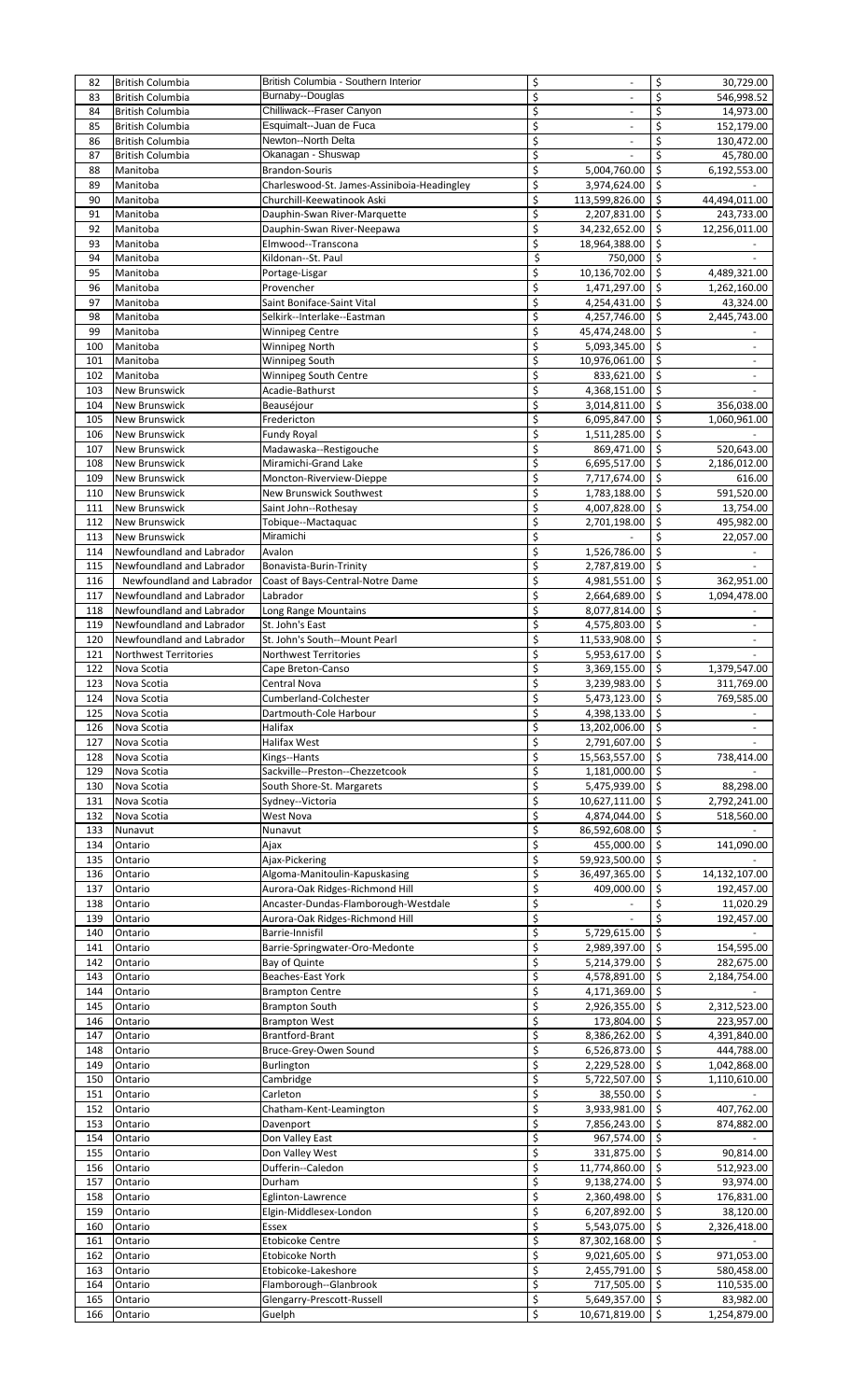| 167        | Ontario            | Haldimand-Norfolk                                     | \$       | 3,957,932.00                      | -\$                                      | 168,504.00                   |
|------------|--------------------|-------------------------------------------------------|----------|-----------------------------------|------------------------------------------|------------------------------|
| 168        | Ontario            | Haliburton--Kawartha Lakes--Brock                     | \$       | 10,645,447.00                     | $\mathsf{\hat{S}}$                       |                              |
| 169        | Ontario<br>Ontario | <b>Hamilton Centre</b><br>Hamilton East--Stoney Creek | \$<br>\$ | 18,553,726.00                     | $\mathsf{\hat{S}}$<br>\$                 | 95,262.00                    |
| 170<br>171 | Ontario            | <b>Hamilton Mountain</b>                              | \$       | 5,709,545.00<br>666,967.00        | $\mathsf{\hat{S}}$                       | 1,791,696.00                 |
| 172        | Ontario            | Hamilton West--Ancaster--Dundas                       | \$       | 555,704.00                        | $\mathsf{\hat{S}}$                       | 1,758,550.00                 |
| 173        | Ontario            | Hastings--Lennox and Addington                        | \$       | 2,670,989.00                      | $\mathsf{\hat{S}}$                       | 774,582.00                   |
| 174        | Ontario            | Humber River--Black Creek                             | \$       | 1,181,130.00                      | \$                                       | 92,998.00                    |
| 175        | Ontario            | Huron--Bruce                                          | \$       | 1,770,441.00                      | -\$                                      |                              |
| 176        | Ontario            | Kanata--Carleton                                      | \$       | 1,692,436.00                      | $\zeta$                                  | 66,040.00                    |
| 177        | Ontario            | Kenora                                                | \$       | 49,141,035.00                     | $\mathsf{\hat{S}}$                       | 16,822,420.00                |
| 178        | Ontario            | Kingston and the Islands                              | \$       | 5,456,162.00                      | \$                                       | 1,690,306.00                 |
| 179        | Ontario            | King--Vaughan                                         | \$       | 25,000.00                         | -\$                                      |                              |
| 180        | Ontario            | Kitchener Centre                                      | \$       | 7,539,538.00                      | $\zeta$                                  | 3,604,616.00                 |
| 181        | Ontario            | Kitchener South-Hespeler                              | \$       | 6,574,461.00                      | $\mathsf{\hat{S}}$                       | 2,854,287.00                 |
| 182<br>183 | Ontario<br>Ontario | Kitchener--Conestoga<br>Lambton-Kent-Middlesex        | \$<br>\$ | 2,039,530.00                      | \$<br>\$                                 | 1,782,971.00                 |
| 184        | Ontario            | Lanark-Frontenac-Kingston                             | \$       | 9,514,830.00<br>2,377,277.00      | $\zeta$                                  | 2,007,464.00                 |
| 185        | Ontario            | Leeds-Grenville-Thousand Islands and Rideau Lakes     | \$       | 3,173,314.00                      | $\mathsf{\hat{S}}$                       | 43,245.00                    |
| 186        | Ontario            | London North Centre                                   | \$       | 11,123,410.00                     | $\zeta$                                  | 1,172,010.00                 |
| 187        | Ontario            | London West                                           | \$       | 16,107,102.00                     | \$                                       | 1,655,345.00                 |
| 188        | Ontario            | London-Fanshawe                                       | \$       | 4,405,023.00                      | $\ddot{\phi}$                            | 3,299,428.00                 |
| 189        | Ontario            | Markham--Stouffville                                  | \$       | 581,000.00                        | $\mathsf{\hat{S}}$                       | 170,430.00                   |
| 190        | Ontario            | Markham--Thornhill                                    | \$       | 506,000.00                        | $\ddot{\phi}$                            |                              |
| 191        | Ontario            | Markham-Unionville                                    | \$       | 9,663,428.00                      | $\ddot{\phi}$                            |                              |
| 192        | Ontario            | Milton                                                | \$       | 651,000.00                        | $\overline{\mathcal{S}}$                 |                              |
| 193        | Ontario            | Mississauga Centre                                    | \$       | 26,192,547.00                     | $\zeta$                                  |                              |
| 194        | Ontario            | Mississauga East--Cooksville                          | \$       | 1,970,575.00                      | $\mathsf{\hat{S}}$                       | 274,700.00                   |
| 195        | Ontario            | Mississauga--Erin Mills                               | \$<br>\$ | 3,187,324.00                      | -\$                                      | 1,509,540.00                 |
| 196<br>197 | Ontario<br>Ontario | Mississauga--Lakeshore<br>Mississauga--Malton         | \$       | 1,085,267.00<br>1,635,728.00      | \$<br>$\mathsf{\hat{S}}$                 | 606,448.00                   |
| 198        | Ontario            | Nepean                                                | \$       | 221,292.00                        | $\mathsf{\hat{S}}$                       | 745,666.00                   |
| 199        | Ontario            | Newmarket--Aurora                                     | \$       | 4,672,373.00                      | \$                                       | 2,643,498.00                 |
| 200        | Ontario            | Niagara Centre                                        | \$       | 2,159,060.00                      | \$                                       | 96,154.00                    |
| 201        | Ontario            | Niagara Falls                                         | \$       | 3,822,927.00                      | \$                                       | 339,260.00                   |
| 202        | Ontario            | Niagara West                                          | \$       | 556,638.00                        | $\mathsf{\hat{S}}$                       |                              |
| 203        | Ontario            | <b>Nickel Belt</b>                                    | \$       | 2,000,807.00                      | \$                                       | 1,138,767.00                 |
| 204        | Ontario            | Nipissing-Timiskaming                                 | \$       | 14,388,793.00                     | \$                                       | 6,251,919.00                 |
| 205        | Ontario            | Northumberland-Peterborough South                     | \$       | 3,286,886.00                      | $\zeta$                                  | 49,003.00                    |
| 206        | Ontario            | Oakville                                              | \$       | 6,528,490.00                      | $\mathsf{\hat{S}}$                       | 3,512,938.00                 |
| 207        | Ontario            | Oakville North--Burlington                            | \$       | 4,228,804.00                      | \$                                       | 90,273.00                    |
| 208        | Ontario            | Orléans<br>Oshawa                                     | \$       | 1,634,304.00<br>$6,222,506.00$ \$ | $\zeta$                                  | 191,025.00                   |
| 209<br>210 | Ontario<br>Ontario | Ottawa Centre                                         | \$       | 99,548,837.00 \$                  |                                          | 4,311,076.00<br>833,697.00   |
| 211        | Ontario            | Ottawa South                                          | \$       | 20,757,247.00 \$                  |                                          | 5,830,936.00                 |
| 212        | Ontario            | Ottawa West-Nepean                                    | \$       | 4,214,965.00                      | $\ddot{\mathsf{s}}$                      | 598,900.00                   |
| 213        | Ontario            | Ottawa-Vanier                                         | \$       | 6,358,962.00                      | $\ddot{\mathsf{s}}$                      | 2,696,264.00                 |
| 214        | Ontario            | Oxford                                                | \$       | 4,135,039.00                      | $\ddot{\mathsf{s}}$                      | 276,481.00                   |
| 215        | Ontario            | Parkdale-High Park                                    | \$       | 3,689,283.00                      | \$                                       | 745,584.00                   |
| 216        | Ontario            | Parry Sound--Muskoka                                  | \$       | 8,988,711.00                      | 5                                        | 898,044.00                   |
| 217        | Ontario            | Perth--Wellington                                     | \$       | 3,126,289.00                      | $\ddot{\phi}$                            | 576,384.00                   |
| 218        | Ontario            | Peterborough--Kawartha                                | \$       | 7,195,107.00                      | $\zeta$                                  | 259,767.00                   |
| 219        | Ontario            | Pickering--Uxbridge                                   | \$       | 1,489,450.00                      | $\mathsf{\hat{S}}$                       |                              |
| 220        | Ontario            | Renfrew-Nipissing-Pembroke                            | \$       | 6,002,690.00                      | \$                                       | 278,539.00                   |
| 221        | Ontario            | Richmond Hill                                         | \$       | 12,813,560.00                     | -\$                                      | 168,398.00                   |
| 222<br>223 | Ontario            | Sarnia--Lambton                                       | \$<br>\$ | 6,023,444.00                      | $\mathsf{\hat{S}}$<br>$\mathsf{\hat{S}}$ | 1,132,660.00<br>2,758,059.00 |
| 224        | Ontario<br>Ontario | Sault Ste. Marie<br>Scarborough Centre                | \$       | 9,577,049.00<br>14,800,584.00     | \$                                       |                              |
| 225        | Ontario            | Scarborough North                                     | \$       | 4,157,648.00                      | \$                                       | 3,312,203.00                 |
| 226        | Ontario            | Scarborough Southwest                                 | \$       | 14,577,895.00                     | $\zeta$                                  | 1,410,607.52                 |
| 227        | Ontario            | Scarborough-Agincourt                                 | \$       | 6,063,435.00                      | -\$                                      | 853,878.00                   |
| 228        | Ontario            | Scarborough--Guildwood                                | \$       | 4,545,899.00                      | \$                                       | 833,576.00                   |
| 229        | Ontario            | Scarborough--Rouge Park                               | \$       | 1,588,244.00                      | \$                                       | 6,115,242.00                 |
| 230        | Ontario            | Simcoe North                                          | \$       | 6,206,989.00                      | $\zeta$                                  | 3,376,229.00                 |
| 231        | Ontario            | Simcoe-Grey                                           | \$       | 14,027,321.00                     | $\overline{\mathsf{s}}$                  | 730,337.00                   |
| 232        | Ontario            | Spadina-Fort York                                     | \$       | 27,513,047.00                     | \$                                       | 2,066,929.00                 |
| 233        | Ontario            | St. Catharines                                        | \$       | 9,541,617.00                      | 5                                        | 1,445,769.87                 |
| 234        | Ontario            | Stormont--Dundas--South Glengarry                     | \$       | 3,247,081.00                      | $\mathsf{\hat{S}}$                       | 952,412.00                   |
| 235        | Ontario            | Sudbury                                               | \$       | 8,737,131.00                      | 5                                        | 5,525,674.00                 |
| 236<br>237 | Ontario<br>Ontario | Thornhill<br>Thunder Bay--Rainy River                 | \$<br>\$ | 205,000.00<br>19,984,557.00       | \$<br>\$                                 | 1,001,232.00                 |
| 238        | Ontario            | Thunder Bay-Superior North                            | \$       | 13,670,717.00                     | $\ddot{\phi}$                            | 5,890,798.00<br>4,918,688.00 |
| 239        | Ontario            | Timmins--James Bay                                    | \$       | 18,459,274.00                     | \$                                       | 9,968,226.00                 |
| 240        | Ontario            | <b>Toronto Centre</b>                                 | \$       | 36,878,978.00                     | \$                                       | 9,089,618.00                 |
| 241        | Ontario            | Toronto-Danforth                                      | \$       | 8,548,152.00                      | 5                                        | 4,336,565.67                 |
| 242        | Ontario            | Toronto-St. Paul's                                    | \$       | 2,951,455.00                      | $\ddot{\phi}$                            | 2,261,127.00                 |
| 243        | Ontario            | University-Rosedale                                   | \$       | 16,969,565.00                     | $\mathsf{\hat{S}}$                       | 1,191,412.00                 |
| 244        | Ontario            | Vaughan--Woodbridge                                   | \$       | 8,953,944.00                      | -\$                                      |                              |
| 245        | Ontario            | Waterloo                                              | \$       | 7,399,658.00                      | -\$                                      | 1,524,378.00                 |
| 246        | Ontario            | Wellington--Halton Hills                              | \$       | 1,171,159.00                      | -\$                                      | 920,810                      |
| 247        | Ontario            | Whitby                                                | \$       | 1,416,600.00                      | $\mathsf{\hat{S}}$                       | 1,041,011.00                 |
| 248        | Ontario            | Willowdale                                            | \$       | 5,308,002.00                      | $\mathsf{\hat{S}}$                       | 896,337.00                   |
| 249        | Ontario            | Windsor West                                          | \$       | 7,293,247.00                      | \$                                       |                              |
| 250        | Ontario            | Windsor-Tecumseh                                      | \$       | 5,080,772.00                      | \$<br>$\mathsf{\hat{S}}$                 | 4,424,274.00                 |
| 251        | Ontario            | <b>York Centre</b>                                    | \$       | 255,890.00                        |                                          |                              |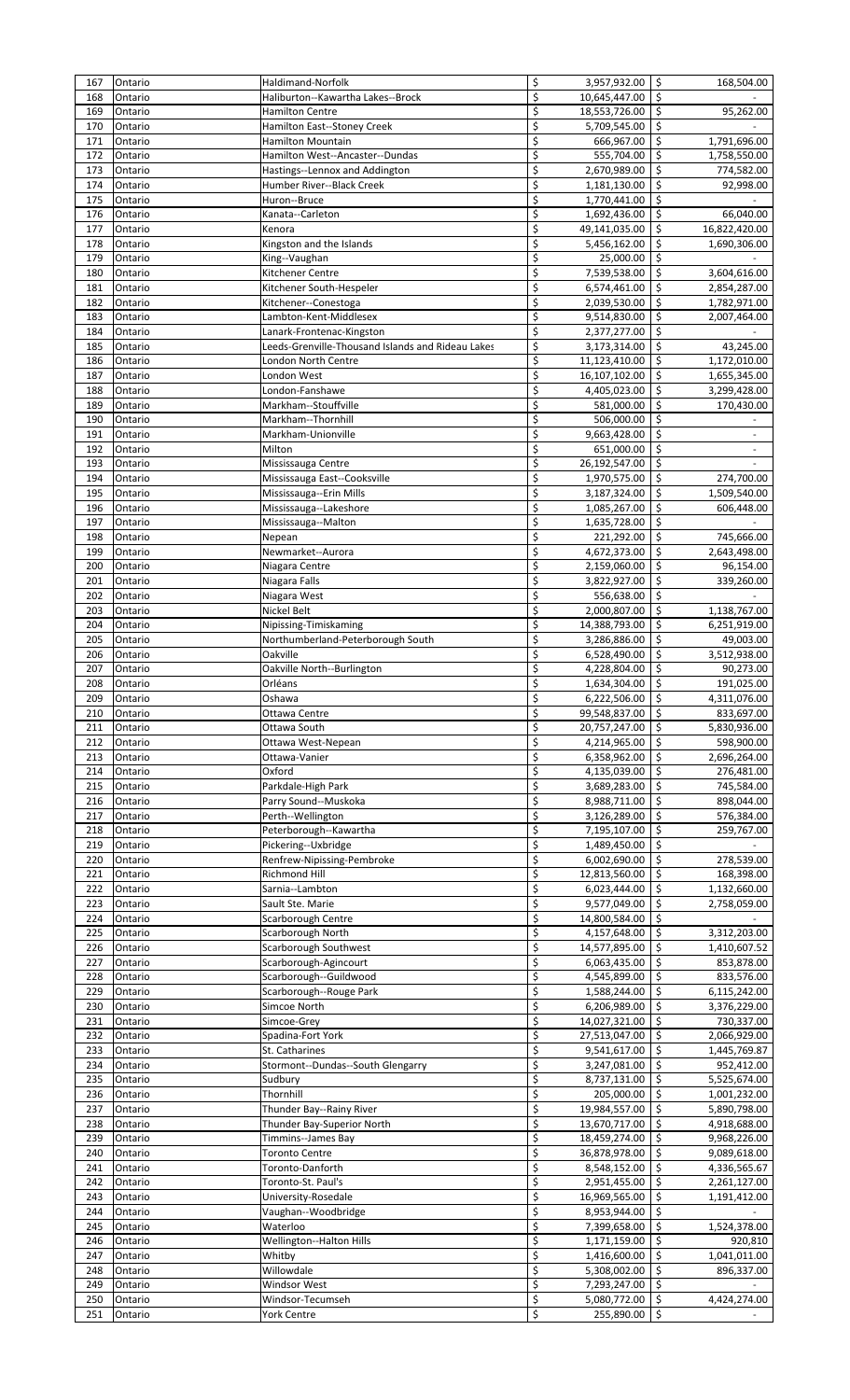| 252 | Ontario              | York South--Weston                              | \$       | 15,864,571.00 \$             | 7,593,027.00                       |
|-----|----------------------|-------------------------------------------------|----------|------------------------------|------------------------------------|
| 253 | Ontario              | York--Simcoe                                    | \$       | 1,450,524.00                 | $\mathsf{\hat{S}}$<br>1,234,763.00 |
| 254 | Ontario              | <b>Brampton North</b>                           | \$       |                              | \$<br>194,459.00                   |
| 255 | Ontario              | Kitchener--Waterloo                             | \$       |                              | \$<br>74,484.00                    |
| 256 | Ontario              | Mississauga--Brampton South                     | \$       |                              | $\overline{\xi}$<br>177,232.00     |
| 257 | Ontario              | Mississauga--Streetsville                       | \$       |                              | \$<br>202,815.00                   |
|     |                      | Scarborough--Rouge River                        |          |                              |                                    |
| 258 | Ontario              |                                                 | \$       |                              | \$<br>319,036.00                   |
| 259 | Ontario              | St. Paul's                                      | \$       |                              | \$<br>336,639.00                   |
| 260 | Ontario              | Welland                                         | \$       |                              | \$<br>12,358.95                    |
| 261 | Prince Edward Island | Cardigan                                        | \$       | 416,039.00                   | \$<br>2,573,159.00                 |
| 262 | Prince Edward Island | Charlottetown                                   | \$       | 5,421,656.00                 | Ŝ.<br>8,429,931.00                 |
| 263 | Prince Edward Island | Egmont                                          | \$       | 897,846.00                   | \$.<br>2,967,323.00                |
| 264 | Prince Edward Island | Malpeque                                        | \$       | 50,000.00                    | Ŝ.<br>798,556.00                   |
|     |                      |                                                 |          |                              |                                    |
| 265 | Quebec               | Abitibi-Baie-James-Nunavik-Eeyou                | \$       | 20,289,601.00                | \$<br>17,779,347.00                |
| 266 | Quebec               | Abitibi-Témiscamingue                           | \$       | 4,469,659.00                 | -Ś<br>1,727,106.00                 |
| 267 | Quebec               | Ahuntsic-Cartierville                           | \$       | 7,116,474.00                 | \$<br>1,014,002.00                 |
| 268 | Quebec               | Ahuntsic                                        | \$       |                              | \$<br>42,478.00                    |
| 269 | Quebec               | Argenteuil-La Petite-Nation                     | \$       | 1,382,899.00                 | \$<br>280,480.00                   |
| 270 | Quebec               | Alfred-Pellan                                   | \$       |                              | Ś.<br>234,868.00                   |
| 271 | Quebec               | Avignon-La Mitis-Matane-Matapédia               | \$       | 5,456,106.00                 | \$<br>1,691,666.00                 |
| 272 | Quebec               |                                                 | \$       |                              | Ś.                                 |
|     |                      | Argenteuil-La Petite-Nation                     |          |                              | 274,603.00                         |
| 273 | Quebec               | <b>Beauce</b>                                   | \$       | 876,745.00                   | $\mathsf{\hat{S}}$<br>9,980.00     |
| 274 | Quebec               | Beauport-Côte-de-Beaupré-Île d'Orléans-Charlevo | \$       | 167,970.00                   | -Ś<br>262,287.00                   |
| 275 | Quebec               | Beauport-Limoilou                               | \$       | 2,203,690.00                 | \$<br>2,032,616.35                 |
| 276 | Quebec               | Bécancour-Nicolet-Saurel                        | \$       | 1,475,996.00                 | \$<br>321,785.00                   |
| 277 | Quebec               | Bellechasse-Les Etchemins-Lévis                 | \$       | 3,102,132.00                 | \$.<br>561,477.00                  |
|     |                      |                                                 | \$       |                              | $\mathsf{\hat{S}}$                 |
| 278 | Quebec               | Beloeil-Chambly                                 |          | 1,195,022.00                 | 174,760.00                         |
| 279 | Quebec               | Berthier-Maskinongé                             | \$       | 1,030,920.00                 | \$<br>100,692.00                   |
| 280 | Quebec               | Bas-Richelieu-Nicolet-Bécancour                 | \$       |                              | \$<br>4,086.00                     |
| 281 | Quebec               | <b>Bourassa</b>                                 | \$       | 2,764,151.00                 | $\mathsf{\hat{S}}$<br>2,183,681.00 |
| 282 | Quebec               | Brome-Missisquoi                                | \$       | 790,592.00                   | -Ś<br>434,047.00                   |
| 283 | Quebec               | Charlesbourg-Haute-Saint-Charles                | \$       | 5,620,414.00                 | S.<br>305,484.00                   |
| 284 | Quebec               | Châteauguay-Lacolle                             | \$       |                              | \$                                 |
|     |                      |                                                 |          | 490,106.00                   | 176,715.00                         |
| 285 | Quebec               | Chicoutimi-Le Fjord                             | \$       | 1,778,905.00                 | Ŝ.<br>824,978.00                   |
| 286 | Quebec               | Compton-Stanstead                               | \$       | 1,202,303.00                 | Ŝ.<br>929,267.00                   |
| 287 | Quebec               | Dorval--Lachine--LaSalle                        | \$       | 637,666.00                   | Ŝ.<br>606,896.00                   |
| 288 | Quebec               | Drummond                                        | \$       | 537,762.00                   | \$.<br>361,177.00                  |
| 289 | Quebec               | Gaspésie-Les Îles-de-la-Madeleine               | \$       | 3,495,164.00                 | Ŝ.<br>577,574.00                   |
| 290 | Quebec               | Gatineau                                        | \$       | 4,513,344.00                 | \$<br>805,468                      |
|     |                      |                                                 |          |                              | 2,394,464.41                       |
| 291 | Quebec               | Hochelaga                                       | \$       | 6,022,902.00 \$              |                                    |
| 292 | Quebec               | Honoré-Mercier                                  | \$       | 1,377,093.00                 | S.<br>1,329,640.00                 |
| 293 | Quebec               | Hull-Aylmer                                     | \$       | 7,045,983.00 \$              | 892,109.00                         |
| 294 | Quebec               | Joliette                                        | \$       | $3,376,375.00$ \$            | 2,985,219.00                       |
| 295 | Quebec               | Jonquière                                       | \$       | 506,198.00 \$                | 712,957.00                         |
| 296 | Quebec               | La Pointe-de-l'Île                              | \$       | 7,686,405.00 \$              | 3,165,167.00                       |
|     |                      |                                                 |          |                              |                                    |
| 297 | Quebec               | La Prairie                                      | \$       | 1,450,610.00 \$              | 2,318,937.00                       |
| 298 | Quebec               | Lac-Saint-Jean                                  | \$       | 1,500,844.00                 | \$.<br>1,664,173.00                |
| 299 | Quebec               | Lac-Saint-Louis                                 | \$       | 45,000.00 \$                 | 524,982.00                         |
| 300 | Quebec               | LaSalle--Émard--Verdun                          | \$       | 43,986,740.00                | \$<br>2,045,787.00                 |
| 301 | Quebec               | Laurentides-Labelle                             | \$       | 2,475,671.00 \$              | 92,309.00                          |
| 302 | Quebec               | Laurier-Sainte-Marie                            | \$       | 8,714,381.00                 | \$.<br>4,414,283.66                |
|     |                      |                                                 | \$       |                              | ١ś                                 |
| 303 | Quebec               | Laval--Les Îles                                 |          | 35,856.00                    | 160,800.00                         |
| 304 | Quebec               | Lévis--Lotbinière                               | \$       | 6,096,178.00 \$              | 111,556.00                         |
| 305 | Quebec               | Longueuil--Charles-LeMoyne                      | \$       | 556,699.00                   | -\$<br>744,470.00                  |
| 306 | Quebec               | Longueuil-Saint-Hubert                          | \$       | 6,331,194.00                 | -\$<br>312,551.00                  |
| 307 | Quebec               | Louis-Hébert                                    | \$       | 1,561,582.00                 | -\$<br>613,502.00                  |
| 308 | Quebec               | Louis-Saint-Laurent                             | \$       | 4,184,901.00 \$              | 1,122,421.00                       |
| 309 | Quebec               | Manicouagan                                     | \$       | 22,902,751.00                | -\$<br>10,807,537.00               |
|     |                      |                                                 |          |                              |                                    |
| 310 | Quebec               | Marc-Aurèle-Fortin                              | \$       | 104,408.00                   | Ŝ.<br>283,014.00                   |
| 311 | Quebec               | Mégantic--L'Érable                              | \$       | 210,299.00                   | Ŝ.<br>49,289.00                    |
| 312 | Quebec               | Mirabel                                         | \$       | 360,244.00                   | Ŝ.<br>94,189.00                    |
| 313 | Quebec               | Montcalm                                        | \$       | 3,706,183.00                 | \$.<br>274,925.00                  |
| 314 | Quebec               | Montmagny--L'Islet--Kamouraska--Rivière-du-Loup | \$       | 2,318,724.00                 | \$.<br>532,893.00                  |
| 315 | Quebec               | Mount Royal                                     | \$       | 13,721,105.00                | \$<br>10,338.00                    |
| 316 | Quebec               | Notre-Dame-de-Grâce--Westmount                  | \$       | 3,844,037.00                 | -Ś<br>36,368.00                    |
|     |                      |                                                 |          |                              |                                    |
| 317 | Quebec               | Outremont                                       | \$       | 2,518,865.00 \$              | 861,718.52                         |
| 318 | Quebec               | Papineau                                        | \$       | 1,692,160.00                 | -\$<br>1,275,649.02                |
| 319 | Quebec               | Pierre-Boucher--Les Patriotes--Verchères        | \$       | 6,355,089.00                 | S.<br>591,732.00                   |
| 320 | Quebec               | Pierrefonds--Dollard                            | \$       | 2,097,259.00 \$              | 1,232,453.00                       |
| 321 | Quebec               | Pontiac                                         | \$       | 2,532,168.00 \$              | 665,599.00                         |
| 322 | Quebec               | Quebec                                          | \$       | 17,085,670.00                | -\$<br>2,488,938.34                |
| 323 | Quebec               | Repentigny                                      | \$       | 3,507,445.00                 | \$<br>78,466.00                    |
|     | Quebec               | Richmond--Arthabaska                            | \$       | 42,455.00 \$                 | 450,087.00                         |
|     |                      |                                                 |          |                              |                                    |
| 324 |                      | Rimouski-Neigette-Témiscouata-Les Basques       | \$       | 1,149,562.00                 | 363,917.00                         |
| 325 | Quebec               |                                                 |          | 1,868,005.00 \$              | 197,936.00                         |
| 326 | Quebec               | Rivière-du-Nord                                 | \$       |                              |                                    |
| 327 | Quebec               | Rosemont--La Petite-Patrie                      | \$       | 1,509,220.00                 | \$<br>2,291,695.29                 |
| 328 | Quebec               | Saint-Hyacinthe--Bagot                          | \$       | 1,440,368.00 \$              | 1,344,492.21                       |
|     |                      |                                                 |          |                              |                                    |
| 329 | Quebec               | Saint-Jean                                      | \$       | 477,517.00 \$                | 449,606.72                         |
| 330 | Quebec               | Saint-Laurent                                   | \$       | 190,500.00 \$                |                                    |
| 331 | Quebec               | Saint-Léonard--Saint-Michel                     | \$       | 555,502.00                   | S.<br>146,421.00                   |
| 332 | Quebec               | Saint-Maurice--Champlain                        | \$       | 2,926,068.00                 | -Ś<br>2,972,460.00                 |
| 333 | Quebec               | Salaberry-Suroît                                | \$       | 415,931.00 \$                | 1,445,978.00                       |
| 334 |                      | Shefford                                        |          |                              |                                    |
| 335 | Quebec<br>Quebec     | Sherbrooke                                      | \$<br>\$ | 39,455.00 \$<br>5,142,785.00 | 172,490.00<br>-\$<br>1,314,914.64  |